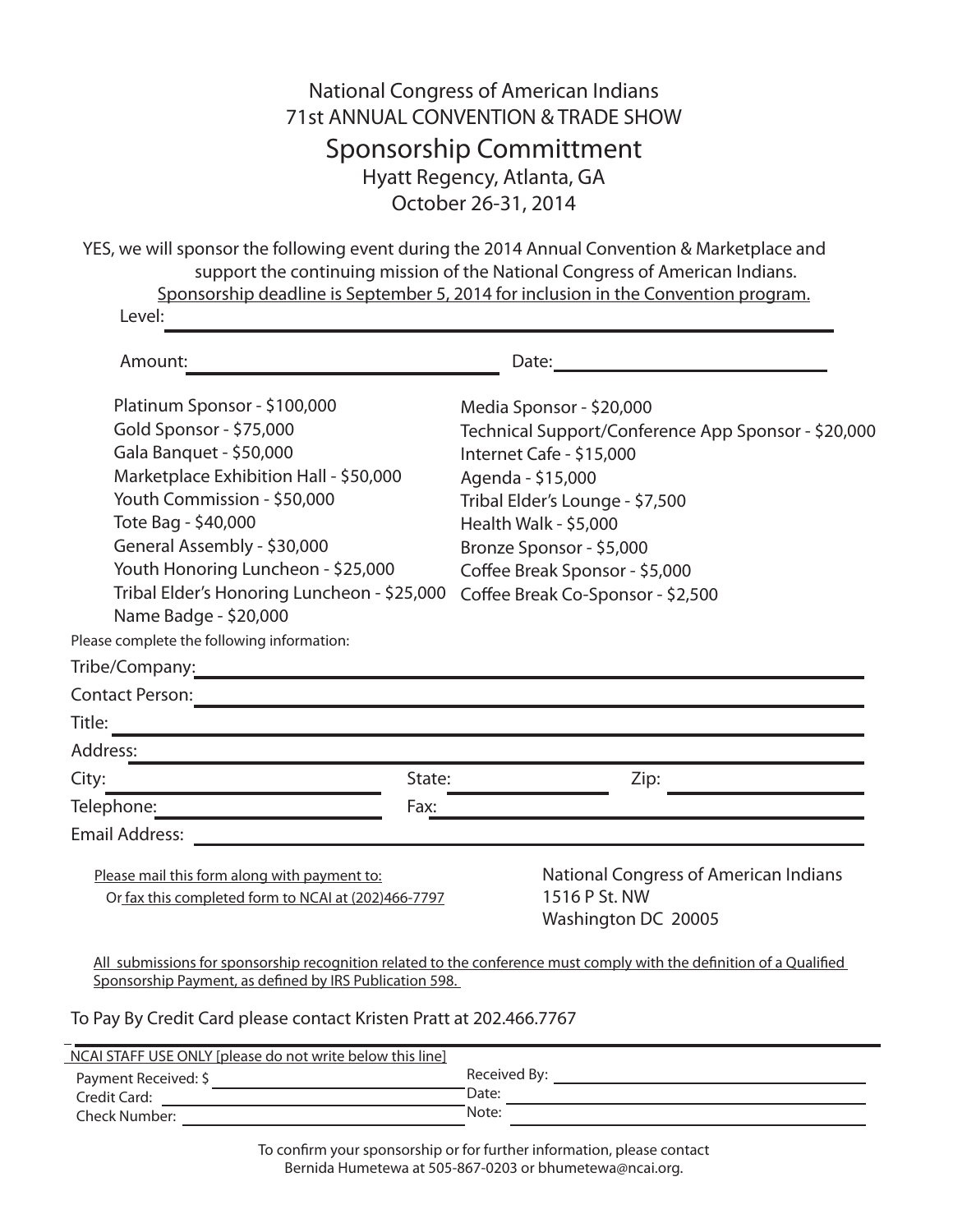

## **SPONSORSHIP RECOGNITION EXAMPLES**

When creating your marketing piece for your Sponsorship recognition, it must comply with the definition of a Qualified Sponsorship Payment, as defined by IRS Publication 598.